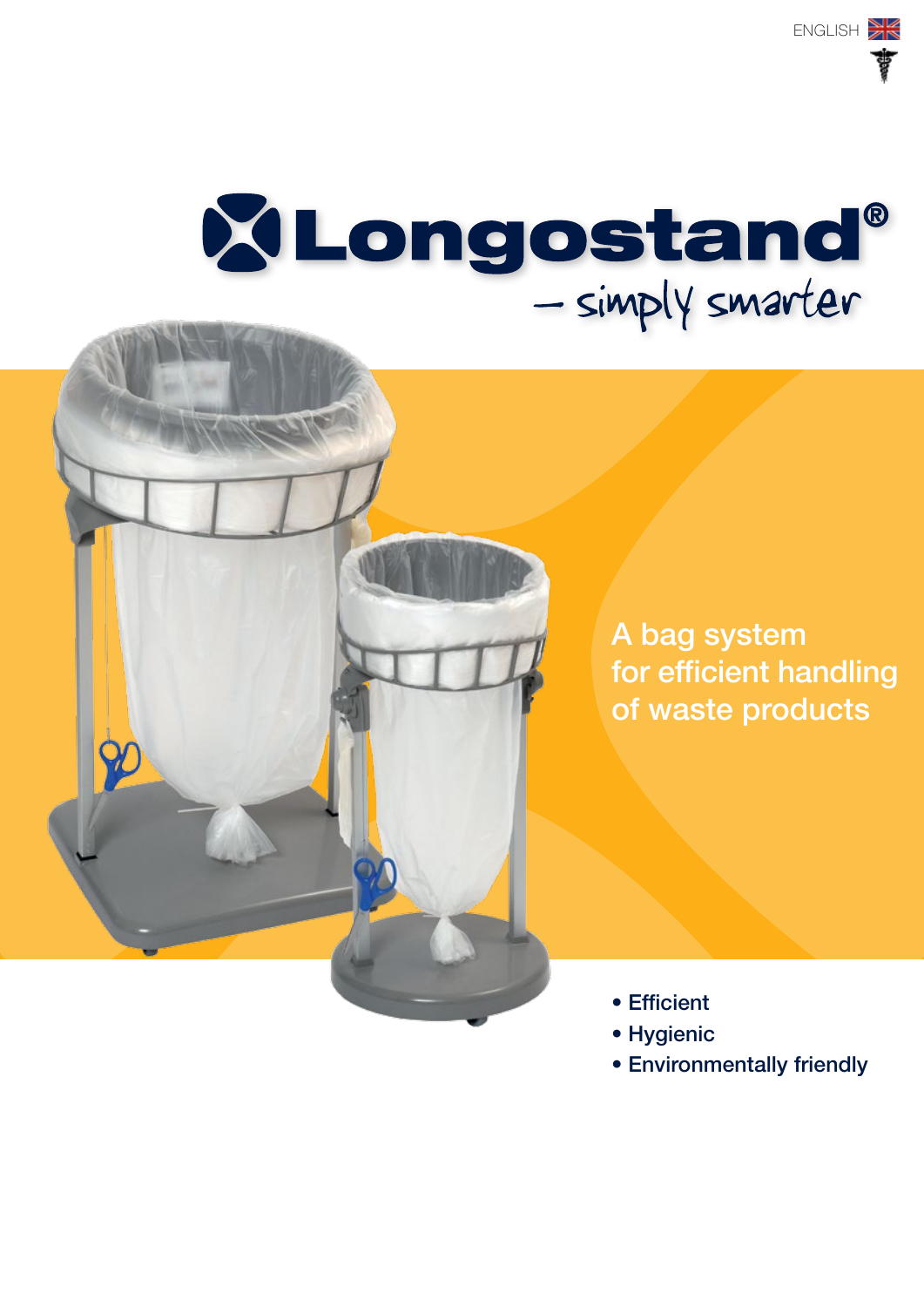## For smarter waste management





#### EFFICIENT

- Loaded with a bag cassette up to 110 m in length.
- New bag always in place.
- Bag always securely sealed.
- • Quick bag replacement saves time.
- • Variable bag size for flexible replacement intervals.

#### **HYGIENIC**

- • Bags are replaced and sealed from the outside – no contact with the waste.
- Spillages around the opening are collected by the next bag.
- Simple to clean.

#### ENVIRONMENTALLY FRIENDLY

- • Longopac bags are manufactured from three-ply polyethylene – low material consumption and high strength.
- • Also available: Longopac bags of compost-certified biodegradable plastic.
- • Variable bag size always ensures bags are 100 % full.

Longostand is loaded with Longopac cassettes. Available in a variety of strengths and colours.

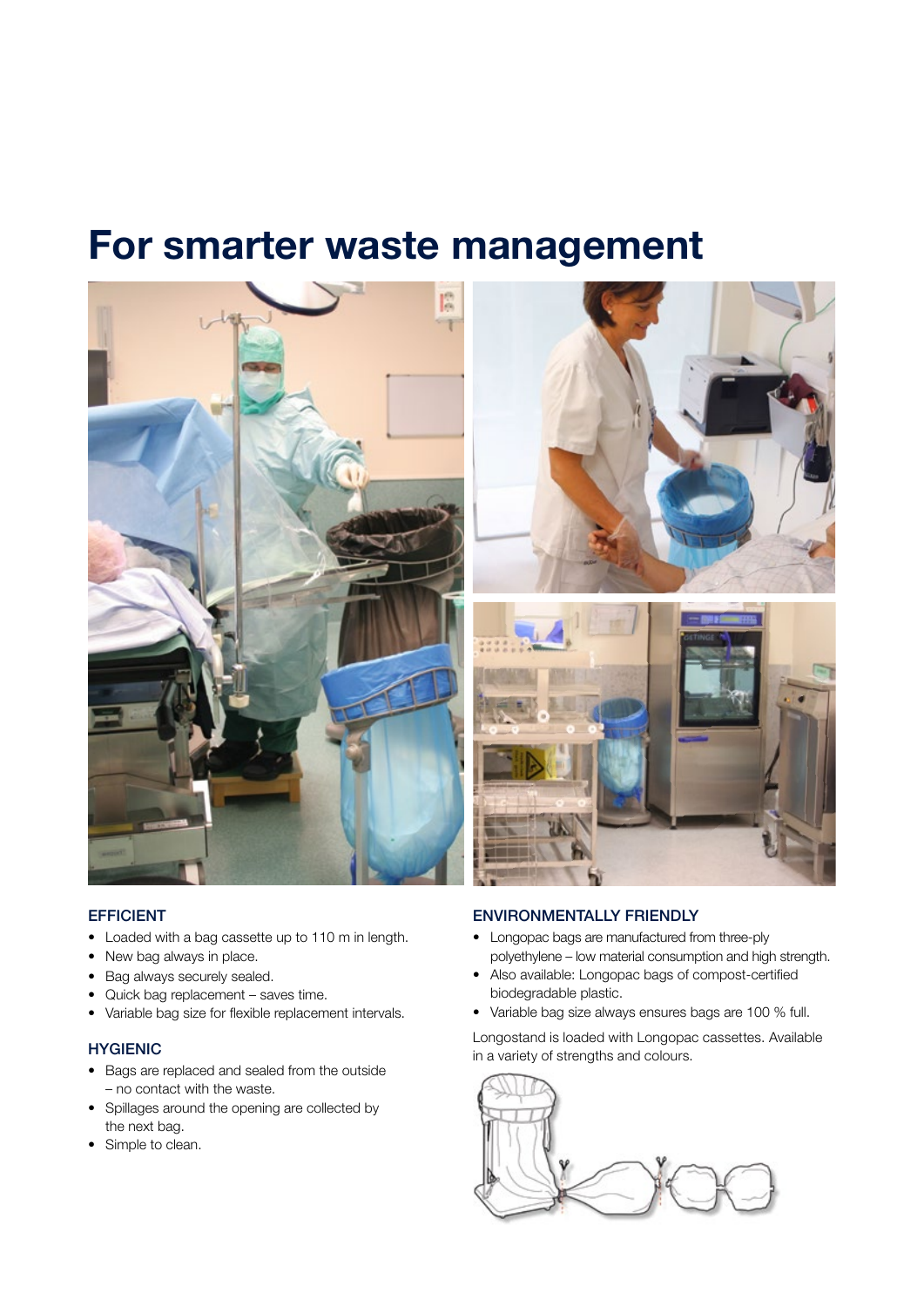### A wide choice of bag stands for professional users

# **XLongostand®**







Longostand Maxi is loaded with the Longopac Maxi cassette. Up to 110 metres long. Available in 6 colours and 2 strengths.

## **X** Longostand®

#### Longostand Maxi (floor model):

| Opening diameter:  420 mm |  |
|---------------------------|--|

#### Longostand Maxi Standard

Base plate of ABS and cassette holder of PP-plastic. Aluminium legs and galvanised steel wheels. Optional: stainless steel legs and wheels.

#### Longostand Maxi Food

For the food industry. Base plate and cassette holder of PP-plastic with blue metal detectable material. Stainless steel legs and wheels.

Longostand Maxi Wall Stand Cassette holder of PP-plastic and

aluminium wall bracket.







Longostand Mini is loaded with the Longopac Mini cassette. Up to 55 metres long. Available in 6 colours and 2 strengths.





#### Longostand Mini (floor model):

| Opening diameter:  290 mm |
|---------------------------|

#### Longostand Mini standard

Base plate of ABS and cassette holder of PP-plastic. Aluminium legs and galvanised steel wheels. Optional: stainless steel legs and wheels.

#### Longostand Mini Food

For the food industry. Base plate and cassette holder of PP-plastic with blue metal detectable material. Stainless steel legs and wheels.

#### Longostand Mini with Pedal and Lid

Featuring foot pedal and soft closing lid. Works ideally with the extra dense material Longopac Odor-control.

Longostand Mini Wall Stand Cassette holder of PP-plastic and aluminium wall bracket.

#### Longostand Mini Net

Our smallest Longostand. A wall model for washrooms.